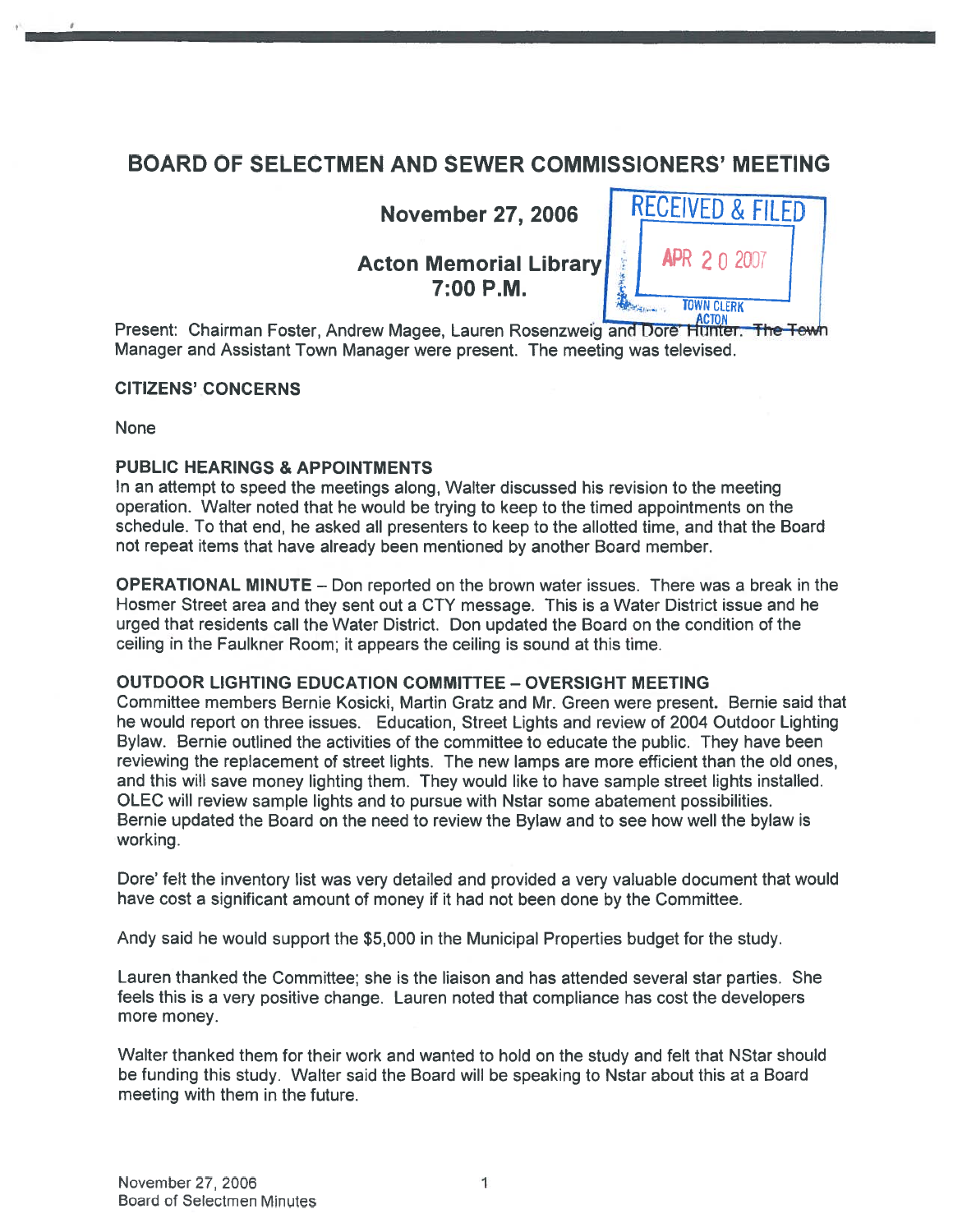#### SEWER CONTAMINATION ISSUES —

(To be discussed at <sup>a</sup> later Board Meeting)

#### COMMUNITY PRESERVATION COMMITTEE - OVERSIGHT MEETING

The CPC administers the CPC funds in Acton. We have been receiving an l00% reimbursement from the State. Catherine Coleman gave an overview of the process. They have an open forum usually in the Fall. They had it this year and had a question and answer session. CPC will be finalizing their recommendations for Feb 07. The committee members are deliberating on several items currently before them. They have 1.4 million to award. They have<br>more requests than funds this year. Catherine said that they have very compelling projects to consider in this cycle. In the last two cycles, 2.1 million in State matching funds were received.<br>The Board was asked about how to handle projects that are approved and have not accessed their funds before the three year limit is up.

The committee asked about an ombudsman in town hall.

Lauren thanked them for their time. Lauren discussed the education of the citizens about the use of the funds. Lauren asked them to keep an eye on any changes to the program at the State Level, and noted that there had been an attempt to take CPA Funds.

Dore' would support <sup>a</sup> paid staff member to provide the support to the committee. Dore' said that we would try to look at staffing next year. Dore' complimented the committee on their performance.

Don Johnson was asked about sunset bylaw and ombudsman. The provision says it lapses after <sup>3</sup> years if they have not begun the project. The key is that the bylaw wording states, once it has begun it does not sunset automatically.

Ombudsman, he would not recommend one, the questions are better answered in house and it would take a great deal of educating of a person to step in. What we are doing now, works. Walter noted he had a different opinion of the Ombudsman; we have growing demands on staff time. Walter wanted to discuss this or allocate money for administration from the CPA Funds. Walter asked that CPC look into this as <sup>a</sup> committee.

Terra Friedrichs asked what the limit was for administrative support. It is noted that up to 5% can be used. Terra asked when we would be going to <sup>a</sup> 3% surcharge. Walter said we could double our matching funds and they should consider it.

#### SELECTMEN'S BUSINESS

#### STATE OF THE TOWN, BOARD RECAP DISCUSSION

Lauren noted that she thought it went well, and was happy to hear the comments about the Design Review <sup>p</sup>hoto boards. She noted that it would be better attended if not scheduled before the holiday.

Andy echoed Lauren's comments and he said it was <sup>a</sup> good and open discussion.

Dote' noted that he felt it went well and was surprised about the Douglas School question raised from the floor.

Walter commented on the capital budget and building of sidewalks. There is deep political support for sidewalks. Walter noted the 990 issue was presented by the school, and noted the robust discussion on this issue.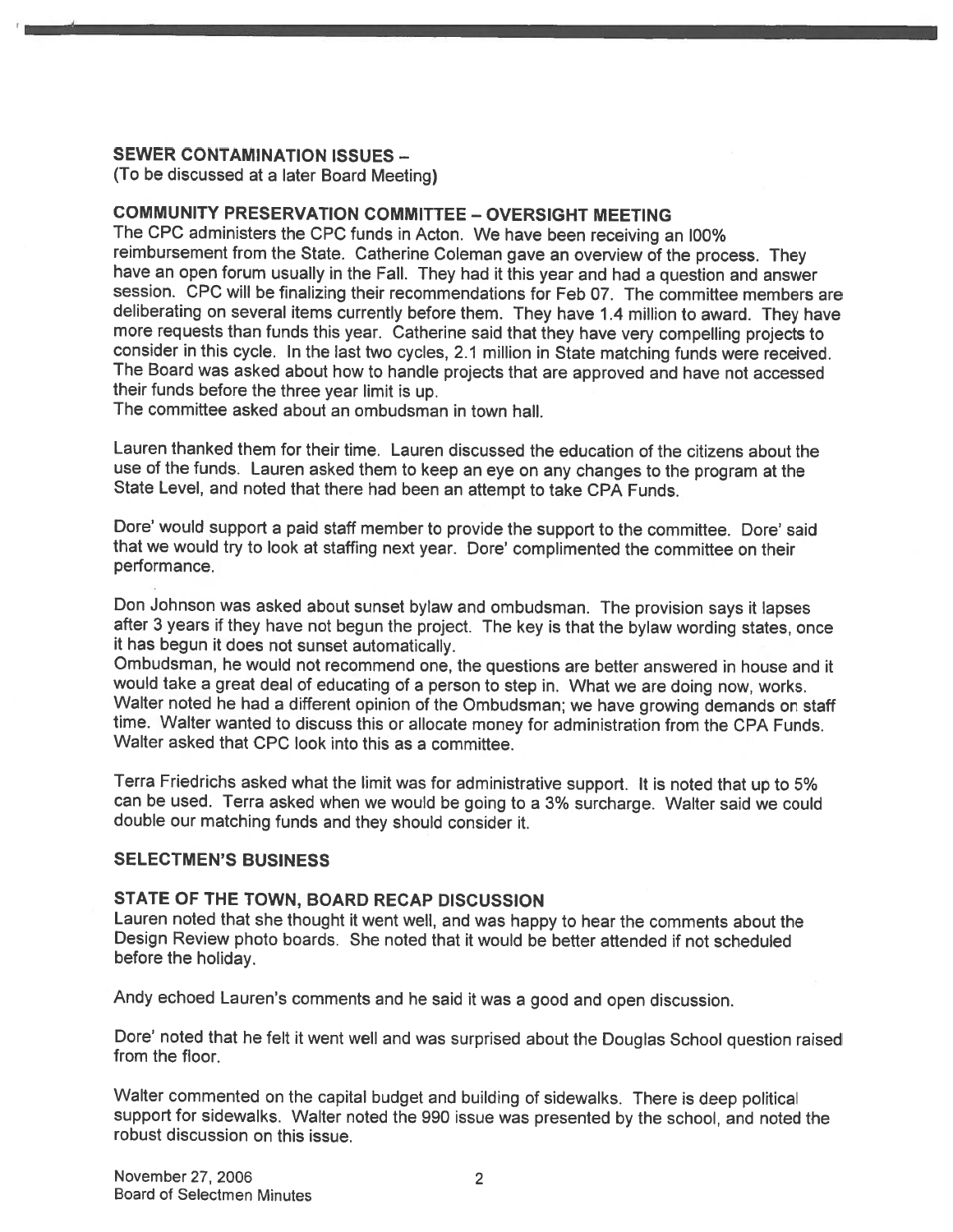#### ACTON LEADERSHIP GROUP (ALG) UPDATE

Walter gave <sup>a</sup> brief update to the Board. The ALG meeting discussed the additional Chapter <sup>70</sup> funds and how to use them. The Town will be proposing that we share the 30.8 percen<sup>t</sup> of those additional funds.

Walter said that they will be discussing the budget for next year. Walter said they will have revenue projections for the next ALG meeting. They are pursing the Capital Budget funding mechanism. The Town will be asking for <sup>a</sup> larger portion of the available funds. Lauren would like to revisit if there is any room in the budget to make up for the severe cuts we have taken. Walter discussed the <sup>990</sup> issue and that the school is standing up to this. We will need to manage this issue.

#### MIDDLESEX RETIREMENT SYSTEM UPDATE

Walter gave an overview of the budget increases and the governing body for Middlesex PERAC. PERAC has held hearings on the members who have breached their duty to the cities and towns. Acton has been active in this and have let our State Legislators know what is going on. They are proposing to pu<sup>t</sup> the Middlesex Retirement Board in the hands of the fund managers at the State. Walter had some questions about the folding the Towns in to the State Retirement System.

Mr. Driscoll has submitted his resignation. Mr. Driscoll had hired <sup>a</sup> family member or friend to do construction on <sup>a</sup> building that the MRB owns. The General contractor has withdrawn also.

Lauren disclosed she is <sup>a</sup> customer of Goldman and Sachs who are cited in the investigation Lauren asked about the costs and benefits of the different retirement programs. Walter asked the Town Manager to presen<sup>t</sup> options and rating to the Board for review, and to strongly urge our legislators to ge<sup>t</sup> involved in this.

Andy felt we should op<sup>t</sup> out as soon as possible.

### POLLING PLACE DISCUSSION

(Next Meeting)

#### WATER RESOURCES ADVISORY COMMITTEE (WRAC) UPDATE

Andy and Lauren gave <sup>a</sup> brief up date on the mission of the committee. They are to manage the financing of the Sewer project. Andy noted two areas for potential sewers, and several events for the committee. They have had tours and presentations and are booking trips to <sup>a</sup> package <sup>p</sup>lant. They are looking at capacity of our Waste Water Management Program. The Sewer Expansion Committee has raised issues about neighborhoods who may want sewers and those that may not want or need sewers. The committee and the subcommittee are still meeting and may bring <sup>a</sup> <sup>p</sup>lace holder for the warrant to provide funding of sewer expansion.

Lauren described her work with the sub-committee. The Committee will be talking about the next step of education and outreach.

#### RECENT POWER OUTAGES

Walter spoke about the <sup>p</sup>hone calls to his home from angry citizens. Walter asked that we invite the power company to an upcoming meeting. Dore' said that we should ge<sup>t</sup> more feedback from the power company, <sup>a</sup> person or recording letting people know <sup>a</sup> ball par<sup>k</sup> time for the outage duration. Lauren agreed with Dore'.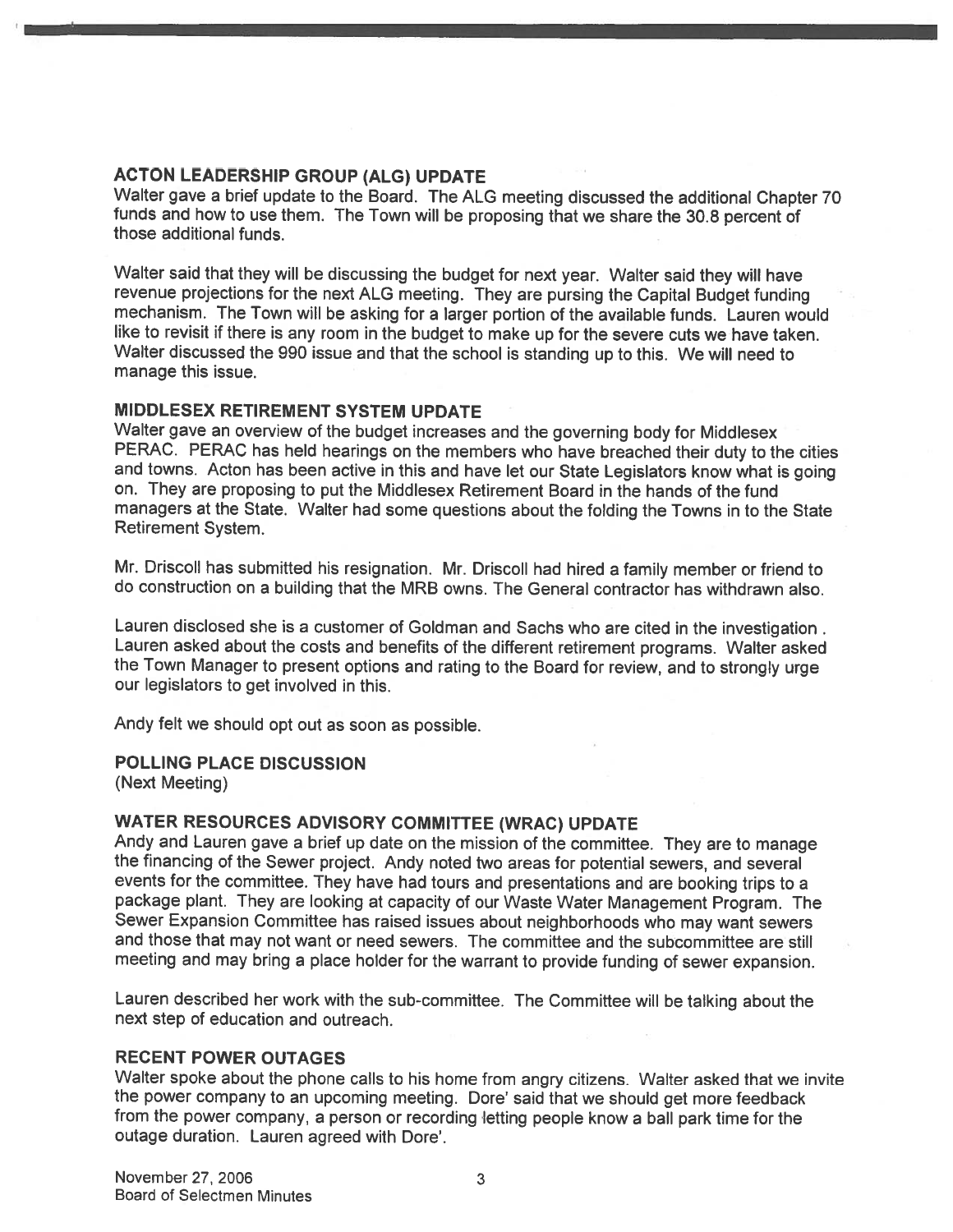Andy spoke about the double poles and how far behind they are in the normal upkeep. Lauren asked that we send <sup>a</sup> letter to NStar about putting <sup>a</sup> recording on their <sup>p</sup>hone. Don asked if the Board wanted to have NStar in to discuss the issues experienced in Acton. Walter said that we send the letter than ask them to come in to follow up.

#### BOY SCOUT OF HONOR, MATTHEW FINLEY

Peter volunteered for this Court of Honor

#### PLANNING BOARD APPOINTMENT, ALAN MERTZ

LAUREN ROSENZWEIG — Moved to appoint Mr. Mertz to Full Member to fill the unexpired term of Mr. William King, for <sup>a</sup> term to expire 6/30/09 ANDREW MAGEE — second. UNANIMOUS VOTE

#### WOODLANDS AT LAUREL HILL, 5TH AMENDMENT TO THE MEMORANDUM OF AGREEMENT, CONSERVATION RESTRICTION AND REGULATORY AGREEMENT

The Board discussed the agreemen<sup>t</sup> before them. Andy had noted that he had not seen the Conservation Restriction paperwork. He was very concerned about the document and the lack of conservation restriction in it. The only way he would agree to sign would be to have them cross out sections and then he would sign the documents. Walter asked the Town Manager about having counsel in to discuss this with the Board and to bring drawings for the Board's review.

DORE' HUNTER — Moved to Approve the Regulatory and Affordable Housing section. LAUREN ROSENZWEIG — second. UNANIMOUS VOTE

DORE' HUNTER — Moved to approve the Fifth Amendment. LAUREN ROSENZWEIG second. — UNANIMOUS VOTE

#### OTHER BUSINESS

DISPOSAL OF VEHICLE, 1952 WILLIS JEEP The Board has been asked to donate the jeep to the National Park service. The Selectmen would want it to be awarded to the Navy Yard, and to have them maintain it and that the Town of Acton has right to use the jeep for parades. The Board also asked that <sup>a</sup> <sup>p</sup>laque noting that it is loaned to them by The Town of Acton. LAUREN ROSENZWEIG — Moved that the Town approac<sup>h</sup> the Navy Yard to restore the Jeep to as road worthy as practical, and Acton maintain the right to use it once or twice <sup>a</sup> year for Public Ceremonies, and attach <sup>a</sup> Plaque stating it is <sup>a</sup> <sup>g</sup>ift/loan from the Town of Acton. ANDREW MAGEE — second. UNANIMOUS VOTE

Lauren reported on her attendance at the 495 committee, the Library Planning Meeting at the Library and the Shuttle project.

Andy spoke about the Open Space Committee and the suggestions to recognize private citizens who pu<sup>t</sup> Conservation Restrictions on their property; Peter is working on that letter.

Dore' updated the Board on his meetings with MBTA

LAUREN ROSENZWEIG — Moved to send the prepare<sup>d</sup> letter to DEP and EPA regarding the W.R. Grace (Acton Plant) remediation Plan. DORE' HUNTER — second. UNANIMOUS VOTE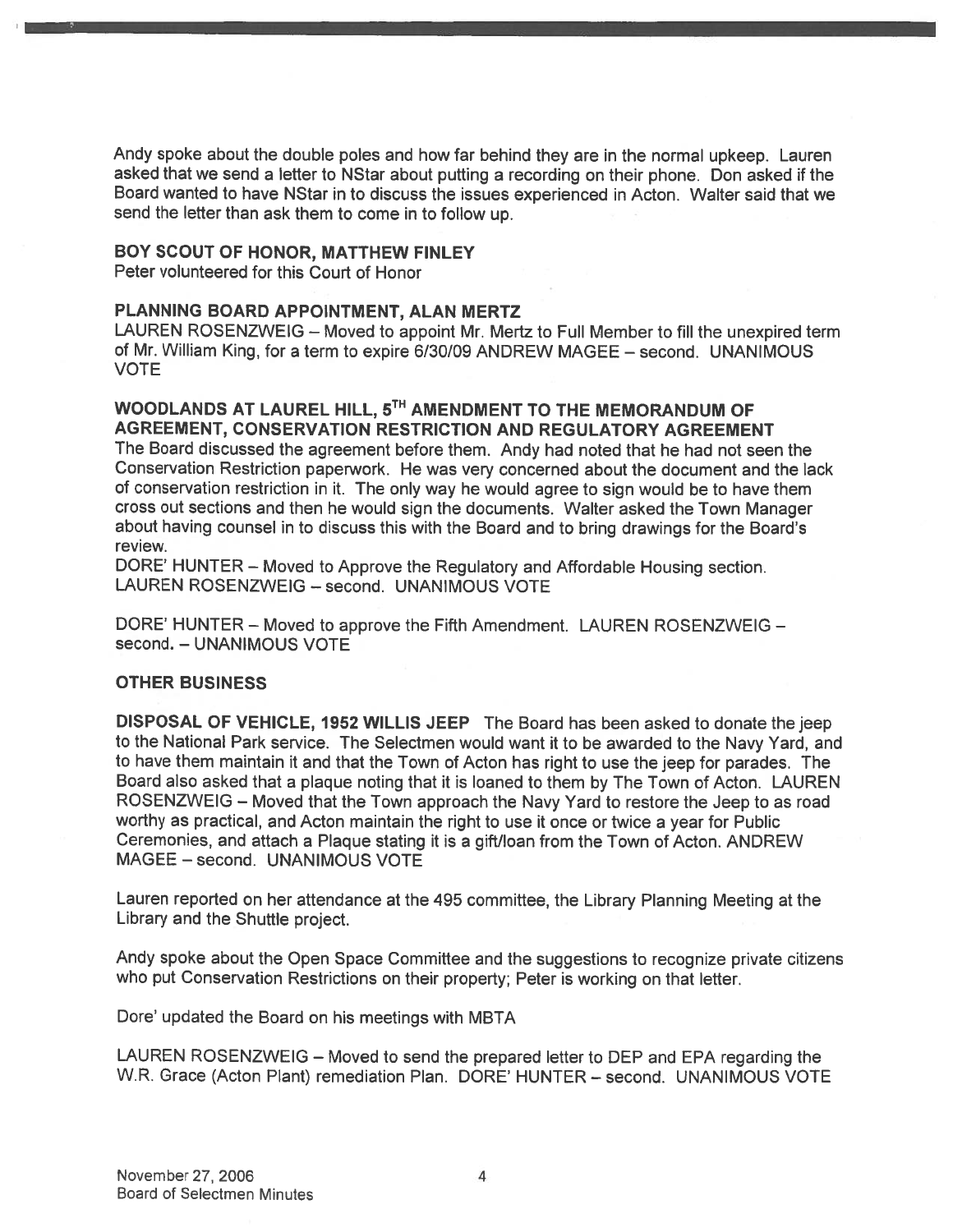#### CONSENT AGENDA

DORE' HUNTER - Move to approve with the Jeep disposal taken off. ANDREW MAGEE second. UNANIMOUS VOTE

TOWN MANAGER'S REPORT None

#### EXECUTIVE SESSION

There will be <sup>a</sup> need for Executive Session. Lauren Rosenzweig Moved to enter into Executive Session to discuss Litigation Strategy. Roll Call taken All AYES.

Recording Seekly<br>  $\frac{Q}{d\theta}$ 

<u>Reuten Akorenzuelg</u>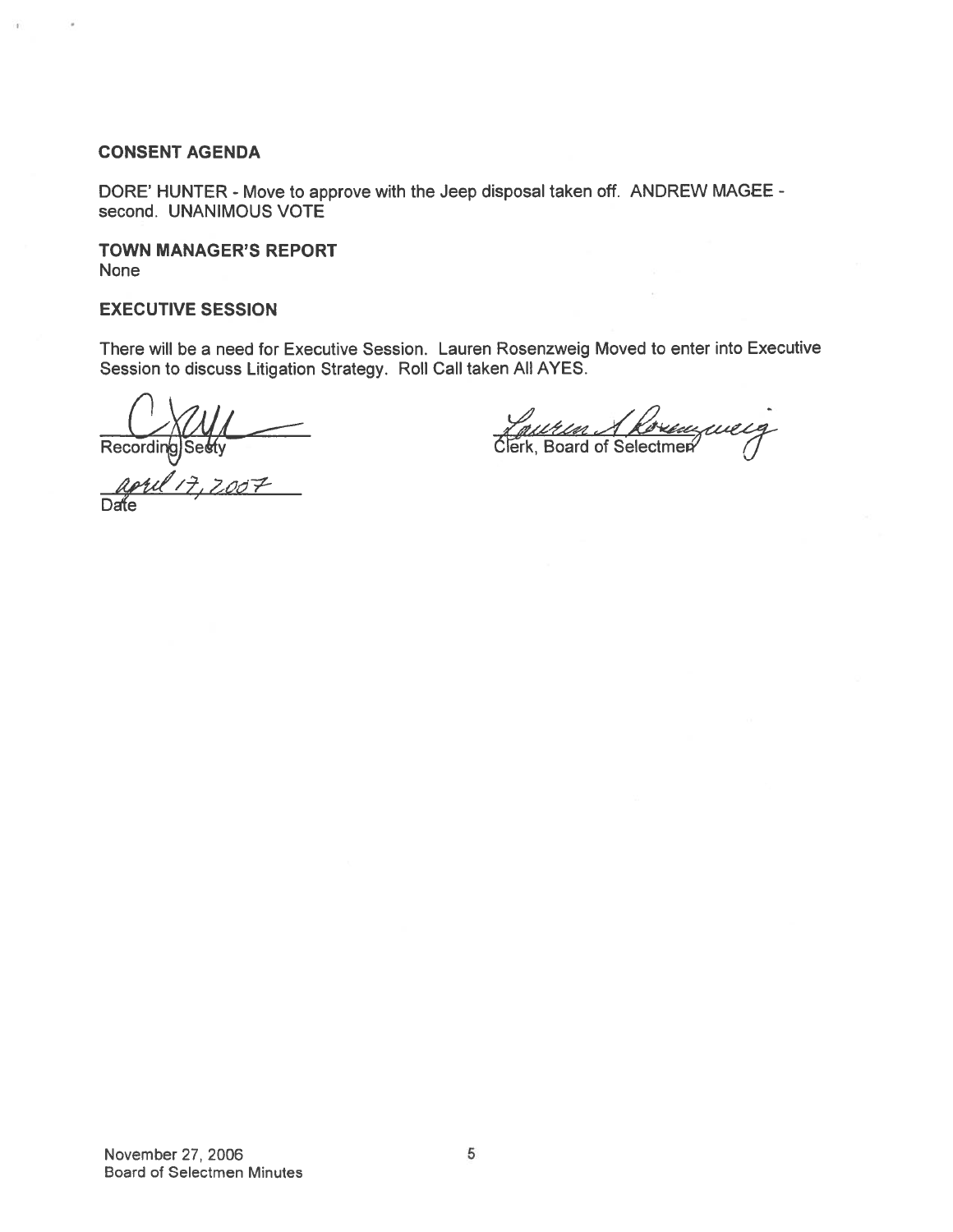# BOARD OF SELECTMEN & SEWER COMMISSIONERS' MEETING AGENDA N0vEMBER2Z,2006

# The Acton Memorial Library 7:00 PM

# I. CITIZENS' CONCERNS

# II. PUBLIC HEARINGS AND APPOINTMENTS

- 1. 7:02 OPERATIONAL MINUTE The Town Manager will <sup>g</sup>ive the Board <sup>a</sup> brief update on various topics.
- 2. 7:15 OUTDOOR LIGHTING EDUCATION COMMITTEE (OLEC) OVERSIGHT MEETING Enclosed <sup>p</sup>lease find materials in the subject regard, for Board consideration.

# 3. 7:30 SEWER CONTAMINATION ISSUES School Representatives will be in to discuss this issue with the Board. Enclosed <sup>p</sup>lease find materials in the subject regard.

4. 8:00 COMMUNITY PRESERVATION COMMITTEE OVERSIGHT MEETING Enclosed <sup>p</sup>lease find materials in the subject regard, for Board consideration.

# Ill. SELECTMEN'S BUSINESS

- 5. STATE OF THE TOWN, BOARD RECAP DISCUSSION No materials included.
- 6. ACTON LEADERSHIP GROUP (ALG) UPDATE No materials included.
- 7. MIDDLESEX RETIREMENT SYSTEM UPDATE Enclosed <sup>p</sup>lease find materials in the subject regard, for Board consideration.
- 8. POLLING PLACE DISCUSSION Enclosed <sup>p</sup>lease find materials in the subject regard, for Board consideration.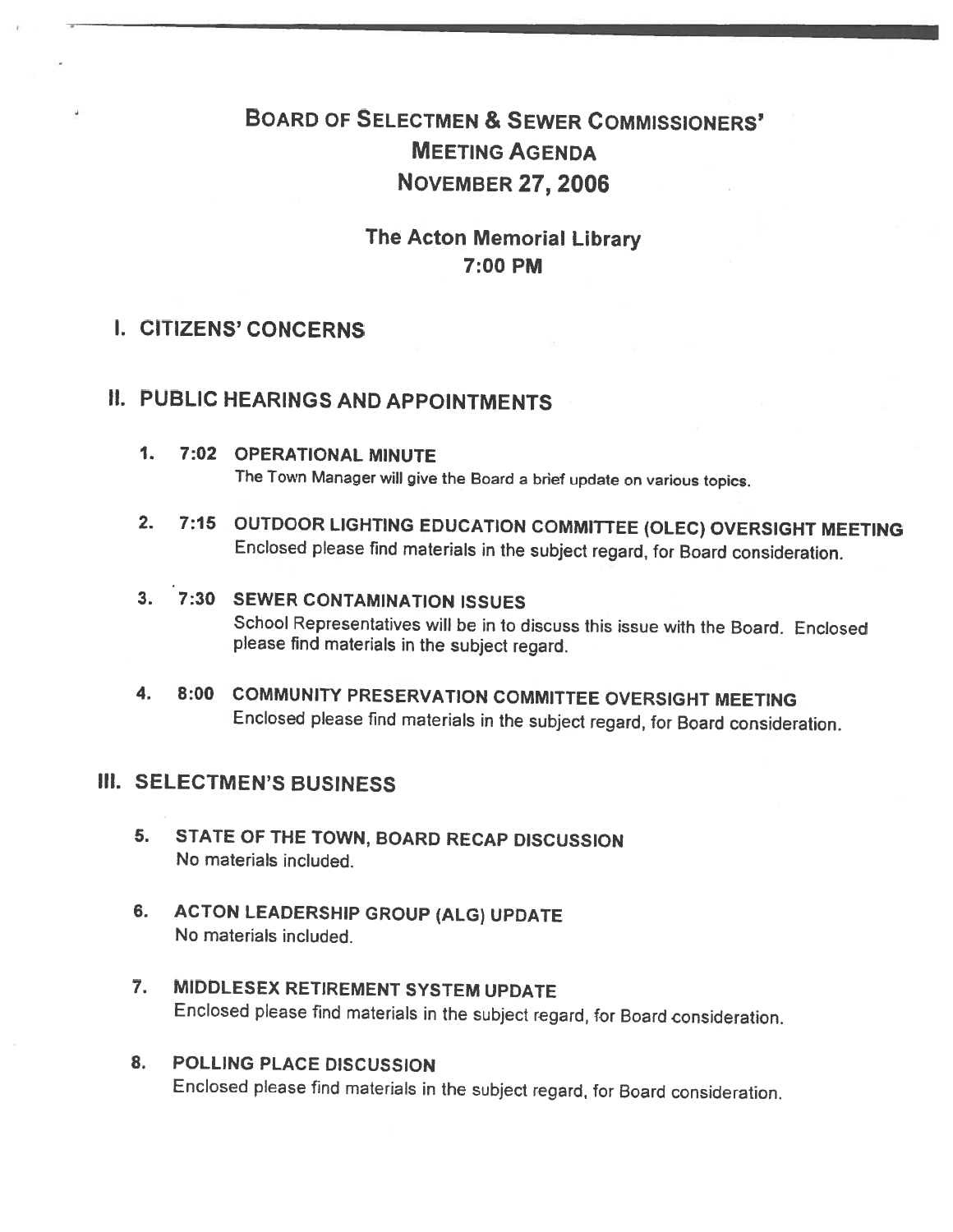- 9. WATER RESOURCES ADVISORY COMMITTEE (WRAC) UPDATE Enclosed <sup>p</sup>lease find materials in the subject regard, for Board consideration.
- 10. RECENT POWER OUTAGES Enclosed <sup>p</sup>lease find materials in the subject regard, for Board consideration.
- 11. BOY SCOUT COURT OF HONOR, MATTHEW FINLEY Enclosed <sup>p</sup>lease find an invitation to Mr. Finley's Court of Honor to be held on December 20, 2006, for Board assignment.
- 12. PLANNING BOARD APPOINTMENT, ALAN MERTZ Enclosed <sup>p</sup>lease find materials in the subject regard, for Board consideration.
- 13. WOODLANDS AT LAUREL HILL, 5TH AMENDMENT TO THE MEMORANDUM OF AGREEMENT, CONSERVATION RESTRICTION AND REGULATORY AGREEMENT Enclosed <sup>p</sup>lease find materials in the subject regard, for Board consideration.
- 14. OTHER BUSINESS

# IV. CONSENT AGENDA

- 15. DISPOSAL OF VEHICLE, 1952 WILLIS JEEP Enclosed <sup>p</sup>lease find materials in the subject regard, for Board consideration.
- 16. CONDOMINIUM CONVERSION DECISION, RAILROAD REALTY TRUST, AMERICAN HOUSE CONDOMINIUM 19 RAILROAD STREET. Enclosed <sup>p</sup>lease find materials in the subject regard, for Board consideration.

# V. TOWN MANAGER'S REPORT

### VI. EXECUTIVE SESSION

#### 17. THERE W1L BE A NEED FOR EXECUTIVE SESSION

#### ADDITIONAL INFORMATION

Enclosed <sup>p</sup>lease find additional correspondence that is strictly informational and requires no Board action.